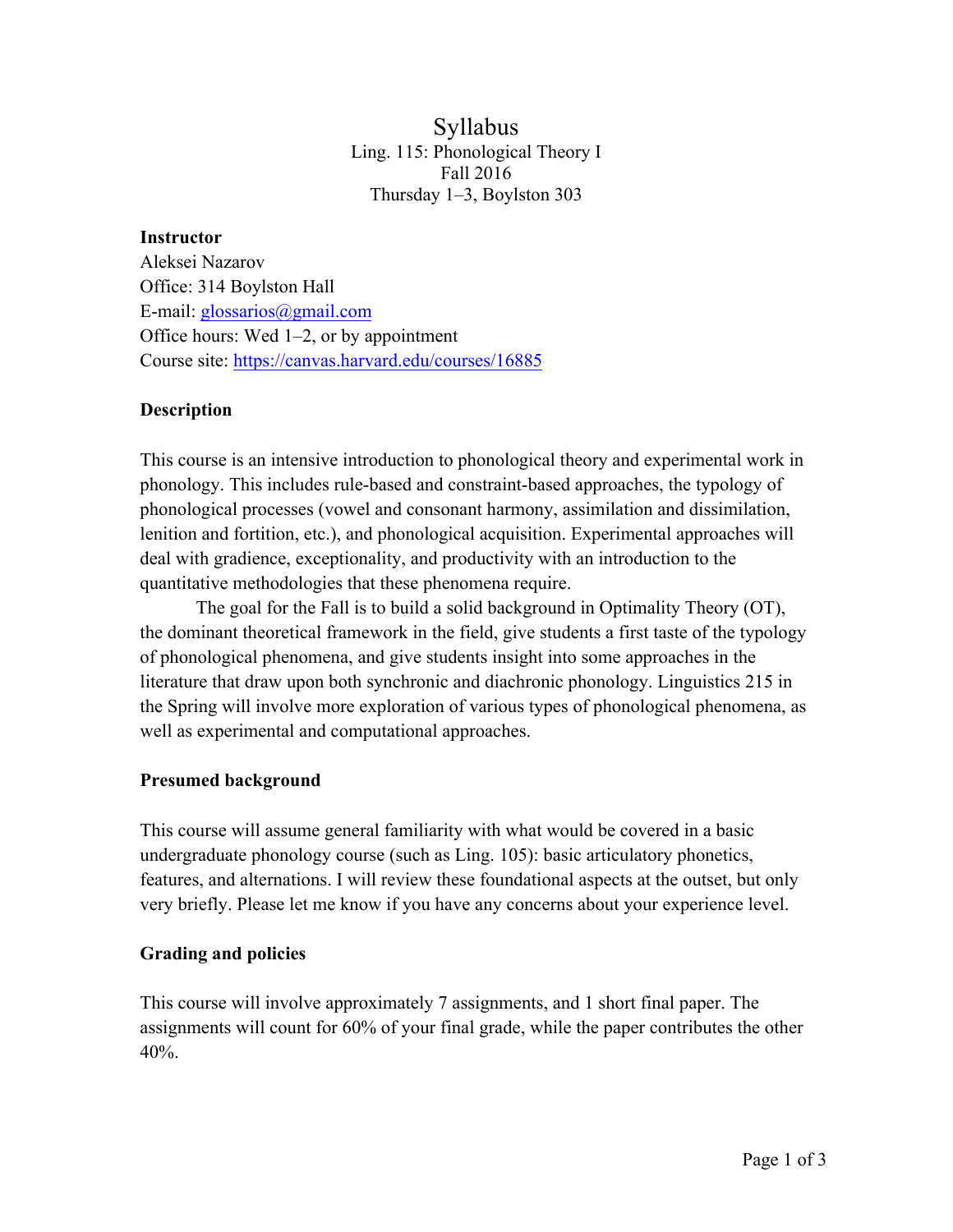You are encouraged to collaborate on assignments, though you must write up each one individually in your own words. The assignment load will be lighter towards the final weeks to give you more time to focus on your papers.

For the final paper, you should aim for about 3000-4000 words excluding tables and figures. The paper should engage with some theoretical issue, not just be description or analysis. You should make sure to meet with me at least once regarding your choice of topic. I will be happy to provide assistance with choosing and developing a topic at any point during the semester.

#### **Required materials**

One textbook is required for this course: John McCarthy's *Doing Optimality Theory* (Blackwell, 2008). This book is a wonderful resource both for beginners and experienced phonologists. Additional readings, some optional and some required, will be posted on the website as they are assigned.

| Week           | Day      | Topic                            | Readings                       |
|----------------|----------|----------------------------------|--------------------------------|
| 1              | Sep 1    | Intro: Contrast, Features,       | (Kenstowicz & Kisseberth 1979, |
|                |          | Derivations                      | $Ch. 1-3)$                     |
| $\overline{2}$ | Sep 8    | Arguments for constraints        | Doing OT, Ch. 1                |
| 3              | Sep 15   | OT Intro                         | Doing OT, Ch. 2                |
| $\overline{4}$ | Sep 22   | OT continued                     | Doing OT, Ch. 4                |
| 5              | Sep 29   | Factorial typology, learnability | Doing OT, Ch. 5                |
| 6              | Oct 6    | Syllables, stress, alignment     | Kager (1999), Ch. 4            |
|                |          |                                  | (Hayes 1995, Ch. 3-5)          |
| 7              | Oct 13   |                                  |                                |
| 8              | Oct 20   | Autosegmental representations:   | <b>TBA</b>                     |
|                |          | spreading                        |                                |
| 9              | Oct 27   | Opacity revisited                | McCarthy (2007)                |
| 10             | Nov $3$  | Typology revisited               | Kiparsky (2006)                |
| 11             | Nov $10$ | OT and Learnability              | <b>TBA</b>                     |
| 12             | Nov $17$ |                                  |                                |
| 13             | Nov $24$ | Thanksgiving, no class           |                                |
| 14             | Dec 1    | Final paper presentations        |                                |

#### **Preliminary Course Calendar (subject to change)**